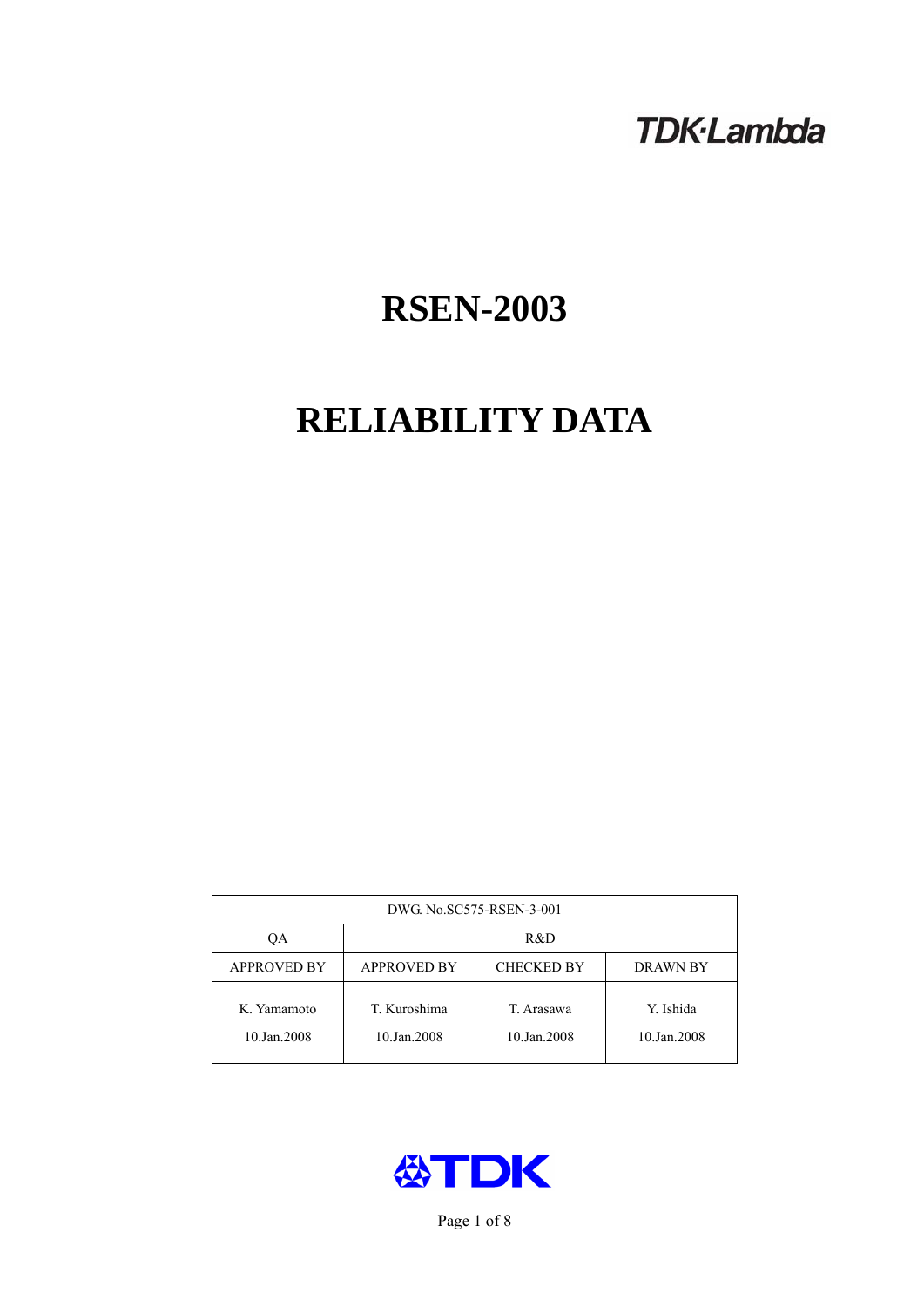#### **RSEN-2003**

# **I N D E X**

|                                     | Page   |
|-------------------------------------|--------|
| 1. Calculated Values of MTBF        | Page-3 |
| 2. Vibration Test                   | Page-4 |
| 3. Heat Cycle Test                  | Page-5 |
| 4. Humidity Test                    | Page-6 |
| 5. High Temperature Resistance Test | Page-7 |
| 6. Low Temperature Storage Test     | Page-8 |

The following data are typical values. As all units have nearly the same characteristics, the data to be considered as ability values.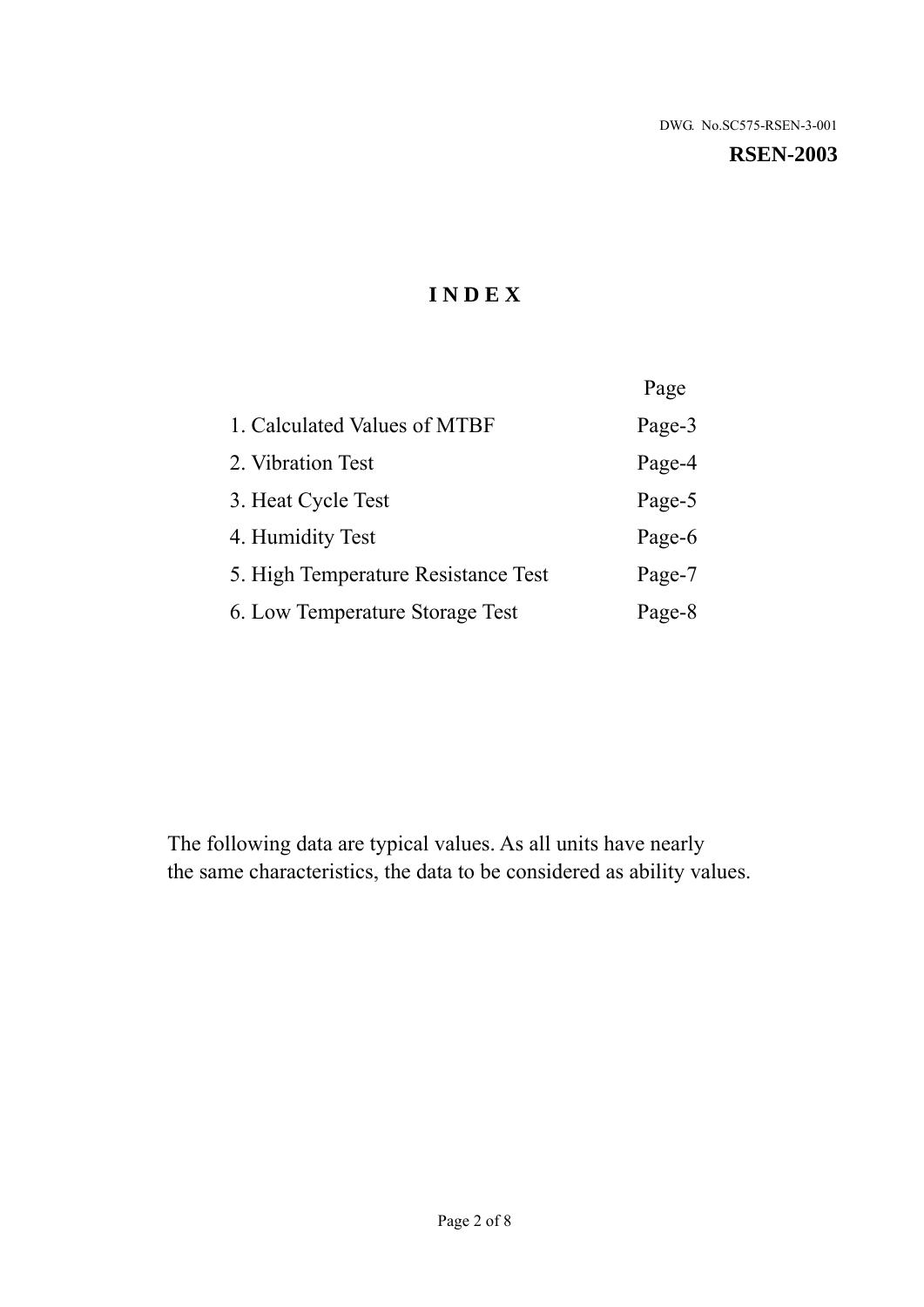#### **RSEN-2003**

1. Calculated values of MTBF

MODEL : RSEN-2003

(1) Calculating Method

 Calculated based on parts stress reliability projection of MIL-HDBK-217F NOTICE2.

Individual failure rates  $\lambda$  G is given to each part and MTBF is calculated by the count of each part.

$$
MTBF = \frac{1}{\lambda_{\text{equip}}} = \frac{1}{\sum_{i=1}^{n} N_i (\lambda_G \pi_Q)_i} \times 10^6 \text{ (hours)}
$$

| $\lambda$ equip | : Total equipment failure rate (Failure $/ 10^6$ Hours)                   |
|-----------------|---------------------------------------------------------------------------|
| $\lambda$ G     | : Generic failure rate for the $\hbar$ generic part                       |
|                 | (Failure/ $10^6$ Hours)                                                   |
| Ni              | : Quantity of <i>i</i> th generic part                                    |
| N               | : Number of different generic part categories                             |
| $\pi$ Q         | : Generic quality factor for the <i>i</i> th generic part ( $\pi Q = 1$ ) |

- (2) MTBF Values
	- GF : Ground, Fixed

 $MTBF = 6,914,673$  (Hours)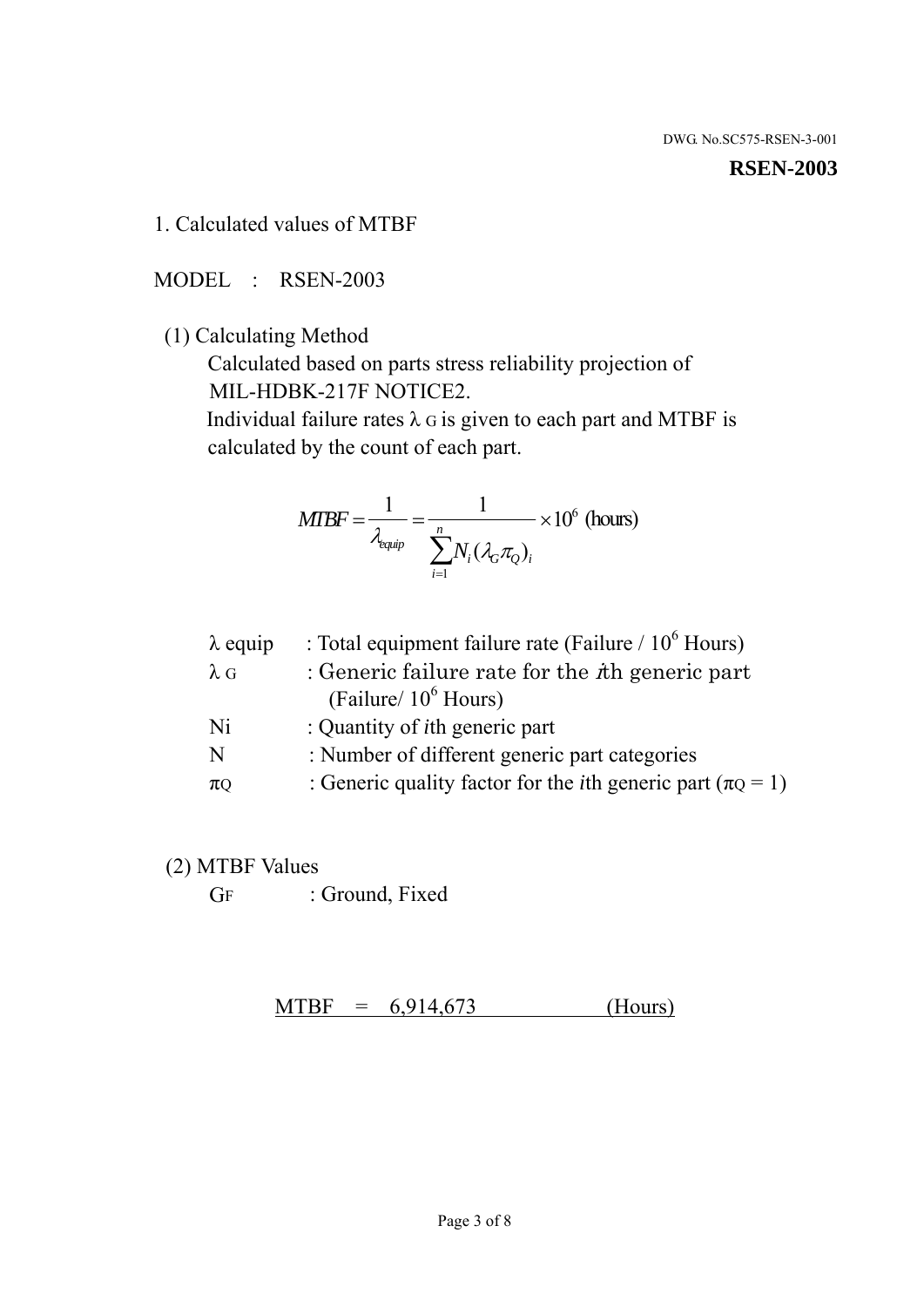#### **RSEN-2003**

2. Vibration Test

# MODEL : RSEN-2003 (Representation Product : RSEN-2030)

- (1) Vibration Test Class Frequency Variable Endurance Test
- (2) Equipment Used Controller VS-1000-6, Vibrator 905-FN ( IMV CORP.)
- (3) The Number of D.U.T. (Device Under Test) 5 units
- (4) Test Condition
	- · Frequency : 10~55Hz
	- · Amplitude : 1.5mm, Sweep for 1 min.
	- · Dimension and times : X, Y and Z directions for 2 hours each.

# (5) Test Method

Fix the D.U.T. on the fitting-stage

# (6) Test Results

PASS

#### Typical Sample Data

| . .                           |                                                         |           |                     |                     |
|-------------------------------|---------------------------------------------------------|-----------|---------------------|---------------------|
| Check item                    | Spec.                                                   |           | <b>Before Test</b>  | After Test          |
|                               | Differential Mode: 25dBmin.                             | $0.4$ MHz | 39.72               | 40.02               |
|                               |                                                         | 30 MHz    | 58.84               | 55.92               |
| Attenuation (dB)              | Common Mode: 25dBmin.                                   | 2 MHz     | 36.32               | 36.44               |
|                               |                                                         | 30 MHz    | 38.26               | 38.08               |
| Leakage Current (mA)          | Line1<br>$1mA$ max. $(250V, 60Hz)$<br>Line <sub>2</sub> |           | 0.42                | 0.41                |
|                               |                                                         |           | 0.43                | 0.42                |
| DC Resistance $(m\Omega)$     | 6m $\Omega$ max.                                        |           | 3.84                | 3.72                |
| <b>Test Voltage</b>           | $L-L: 1768Vdc$ 60s.                                     |           | OK                  | OK.                 |
|                               | $L-E$ : 2500Vac 60s.                                    |           |                     |                     |
| Isolation Resistance ( $MQ$ ) | $100M \Omega$ min. (500Vdc 60s)                         |           | $4.1 \times 10^{6}$ | $4.3 \times 10^{6}$ |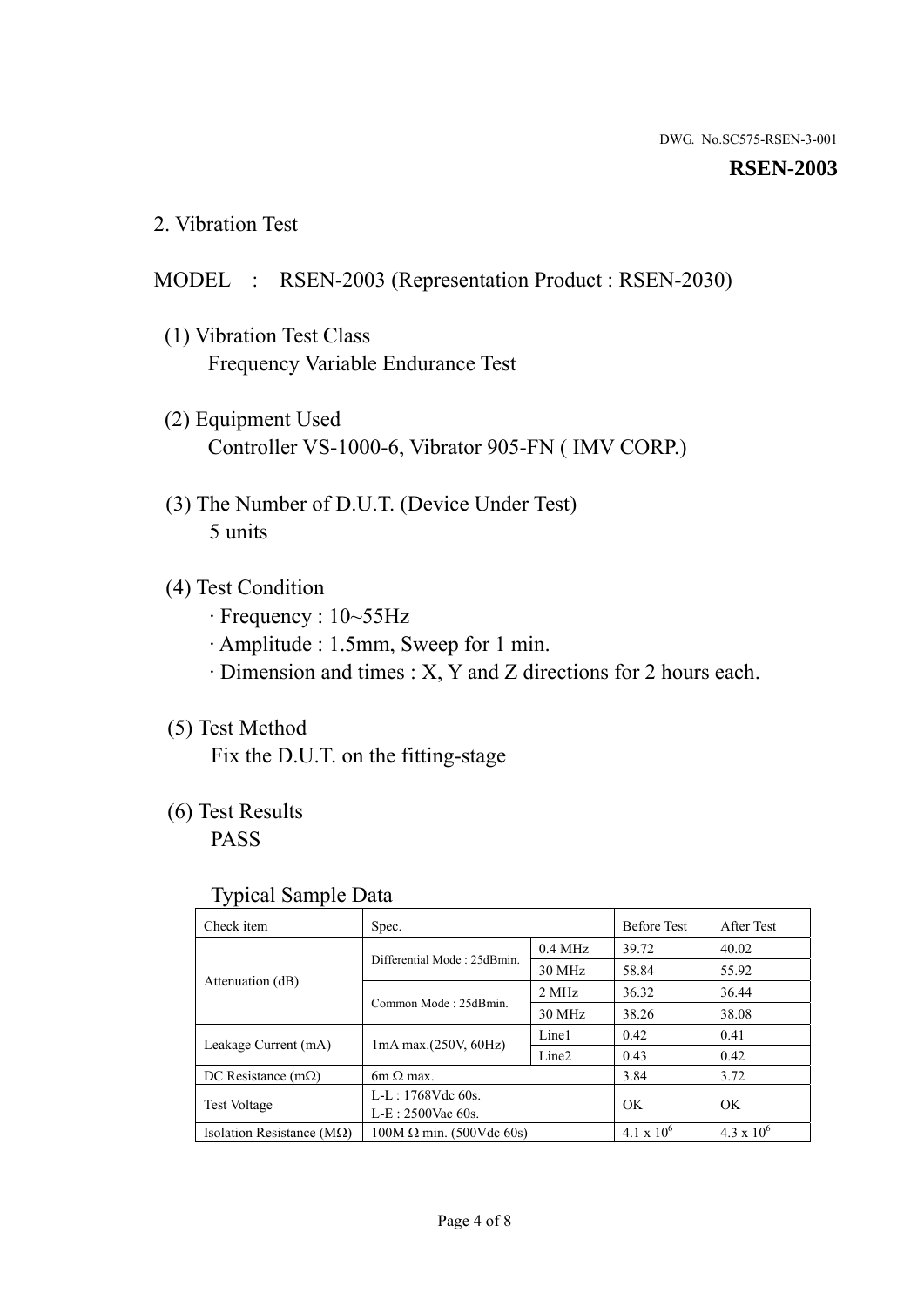3. Heat Cycle Test

# MODEL : RSEN-2003 (Representation Product : RSEN-2030)

- (1) Equipment Used TEMPERATURE CHAMBER TSA-71H-W (ESPEC CORP.)
- (2) The Number of D.U.T. (Device Under Test) 5 units
- (3) Test Conditions
	- · Ambient Temperature : -25~+85°C · Test Cycles : 100cycles



(4) Test Method

 Before the test check if there is no abnormal characteristics and put the D.U.T. in the testing chamber. Then test it in the above cycles, After the test is completed leave it for 1 hour at room temperature and check it if there is no abnormal each characteristics.

(5) Test Results

PASS

| <b>Typical Sample Data</b> |  |  |
|----------------------------|--|--|
|----------------------------|--|--|

| Check item                    | Spec.                                                                       |           | <b>Before Test</b> | After Test        |
|-------------------------------|-----------------------------------------------------------------------------|-----------|--------------------|-------------------|
|                               |                                                                             | $0.4$ MHz | 40.06              | 40.06             |
|                               | Differential Mode: 25dBmin.                                                 | 30 MHz    | 55.64              | 57.12             |
| Attenuation (dB)              | Common Mode: 25dBmin.                                                       | 2 MHz     | 35.40              | 36.74             |
|                               |                                                                             | 30 MHz    | 37.70              | 37.36             |
|                               | Line1<br>$1mA$ max. $(250V, 60Hz)$<br>Line <sub>2</sub><br>$6m \Omega$ max. |           | 0.41               | 0.49              |
| Leakage Current (mA)          |                                                                             |           | 0.42               | 0.48              |
| DC Resistance $(m\Omega)$     |                                                                             |           | 3.48               | 3.22              |
| <b>Test Voltage</b>           | L-L: $1768V$ de $60s$ .                                                     |           | OK                 | OK                |
|                               | $L-E: 2500$ Vac 60s.                                                        |           |                    |                   |
| Isolation Resistance ( $MQ$ ) | $100M \Omega$ min. (500Vdc 60s)                                             |           | $9.5 \times 10^5$  | $9.4 \times 10^5$ |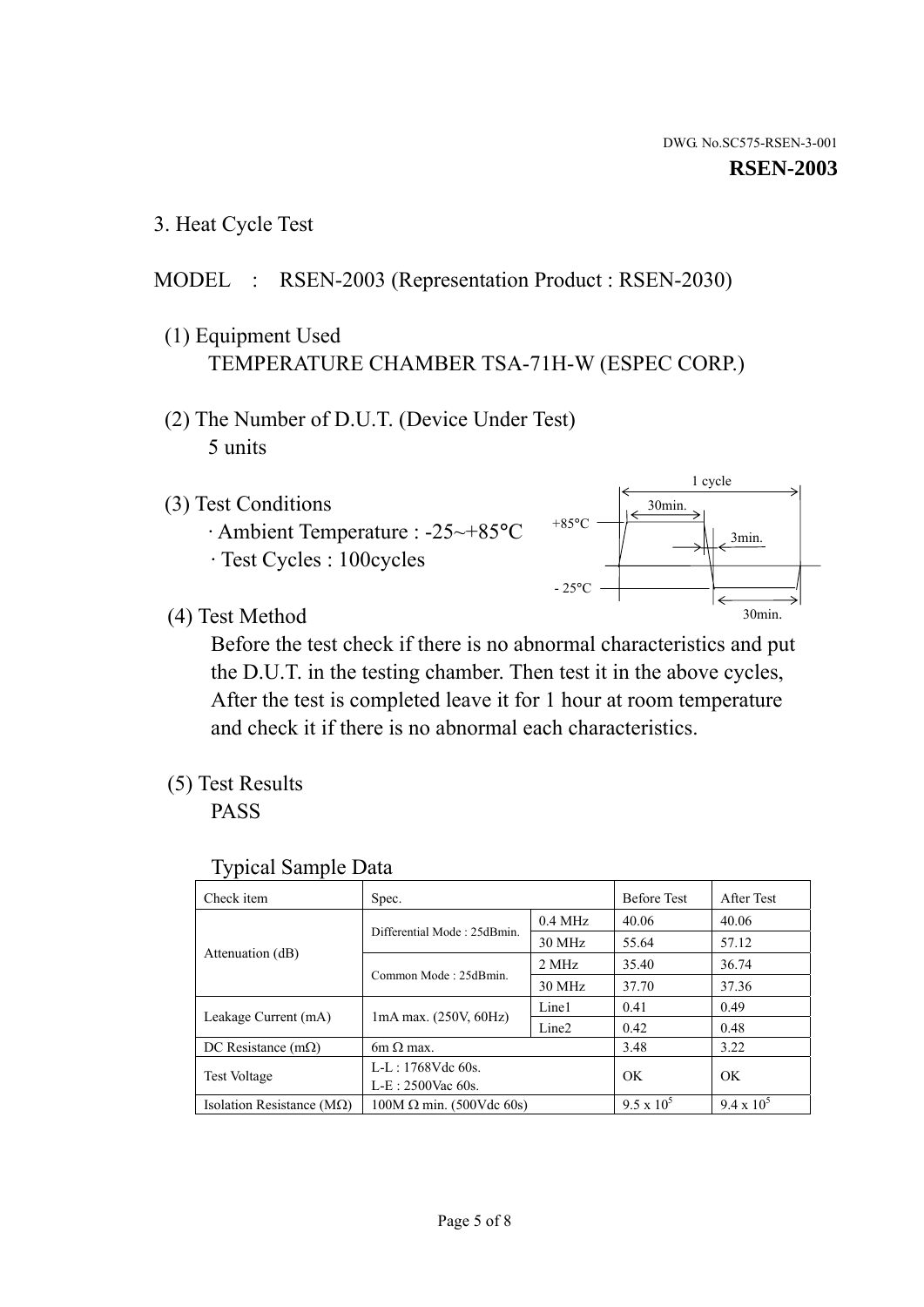4. Humidity Test

# MODEL : RSEN-2003 (Representation Product : RSEN-2030)

- (1) Equipment Used TEMP. & HUMID. CHAMBER PR-4KT (ESPEC CORP.)
- (2) The Number of D.U.T. (Device Under Test) 5 units

# (3) Test Conditions

- · Ambient Temperature : +40°C
- · Test Time : 500 hours
- · Ambient Humidity : 90~95% RH No Dewdrop

# (4) Test Method

 Before the test check if there is no abnormal characteristics and put the D.U.T. in the testing chamber. Then test it in the above conditions. After the test is completed leave it for 1 hour at room temperature and check it if there is no abnormal each characteristics.

# (5) Test Results

PASS

| ╯┸                                 |                                 |                   |                     |                     |
|------------------------------------|---------------------------------|-------------------|---------------------|---------------------|
| Check item                         | Spec.                           |                   | <b>Before Test</b>  | After Test          |
|                                    | Differential Mode: 25dBmin.     | $0.4$ MHz         | 40.92               | 39.42               |
|                                    |                                 | 30 MHz            | 57.38               | 55.62               |
| Attenuation (dB)                   | Common Mode: 25dBmin.           | 2 MHz             | 36.16               | 36.22               |
|                                    |                                 | 30 MHz            | 37.34               | 37.92               |
| Leakage Current (mA)               | $1mA$ max. $(250V, 60Hz)$       | Line1             | 0.42                | 0.41                |
|                                    |                                 | Line <sub>2</sub> | 0.42                | 0.43                |
| DC Resistance $(m\Omega)$          | 6m $\Omega$ max.                |                   | 3.62                | 3.58                |
| <b>Test Voltage</b>                | $L-L: 1768Vdc$ 60s.             |                   | OK                  | OK                  |
|                                    | $L-E: 2500$ Vac 60s.            |                   |                     |                     |
| Isolation Resistance ( $M\Omega$ ) | $100M \Omega$ min. (500Vdc 60s) |                   | $3.6 \times 10^{6}$ | $4.5 \times 10^{6}$ |

#### Typical Sample Data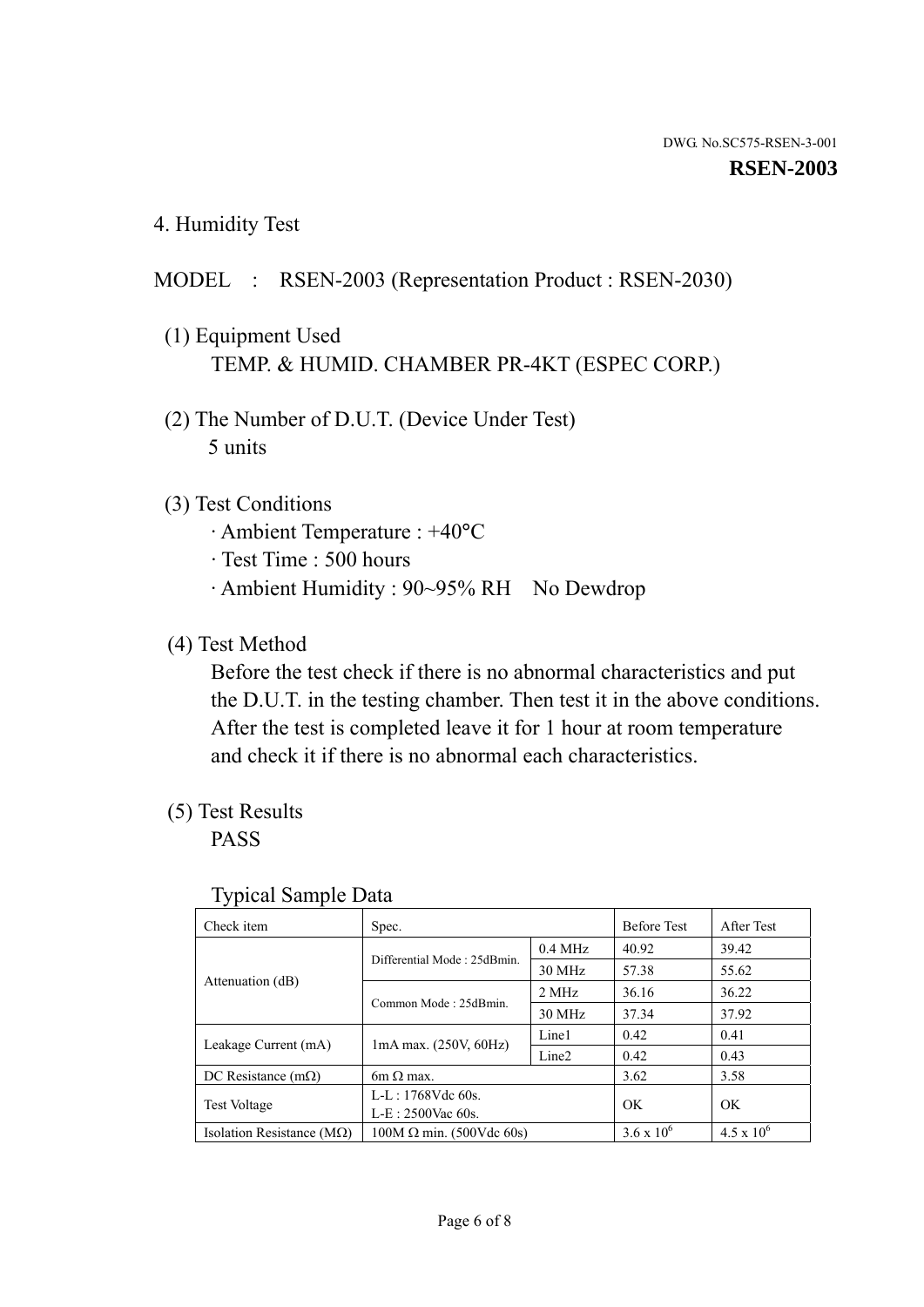5. High Temperature Resistance Test

### MODEL : RSEN-2003 (Representation Product : RSEN-2060)

- (1) Equipment Used TEMPERATURE CHAMBER PHH-300 ( ESPEC CORP.)
- (2) The Number of D.U.T. (Device Under Test) 5 units
- (3) Test Conditions
	- · Ambient Temperature : +55°C
	- · Test Time : 500 hours
	- · Operating : DC 60A
- (4) Test Method

 Before the test check if there is no abnormal characteristics and put the D.U.T. in the testing chamber. Then test it in the above conditions. After the test is completed leave it for 1 hour at room temperature and check it if there is no abnormal each characteristics.

(5) Test Results

PASS

| ╯┸                                 |                                 |                   |                     |                     |
|------------------------------------|---------------------------------|-------------------|---------------------|---------------------|
| Check item                         | Spec.                           |                   | <b>Before Test</b>  | After Test          |
|                                    | Differential Mode: 25dBmin.     | $0.2$ MHz         | 57.86               | 58.52               |
|                                    |                                 | 30 MHz            | 52.04               | 51.94               |
| Attenuation (dB)                   | Common Mode: 25dBmin.           | 2 MHz             | 35.90               | 36.04               |
|                                    |                                 | 30 MHz            | 26.60               | 27.62               |
| Leakage Current (mA)               | $1mA$ max. $(250V, 60Hz)$       | Line1             | 0.45                | 0.46                |
|                                    |                                 | Line <sub>2</sub> | 0.46                | 0.46                |
| DC Resistance $(m\Omega)$          | $3m \Omega$ max.                |                   | 2.22                | 2.24                |
| <b>Test Voltage</b>                | $L-L: 1768Vdc$ 60s.             |                   | OK                  | OK                  |
|                                    | $L-E: 2500$ Vac 60s.            |                   |                     |                     |
| Isolation Resistance ( $M\Omega$ ) | $100M \Omega$ min. (500Vdc 60s) |                   | $4.1 \times 10^{6}$ | $4.6 \times 10^{6}$ |

#### Typical Sample Data